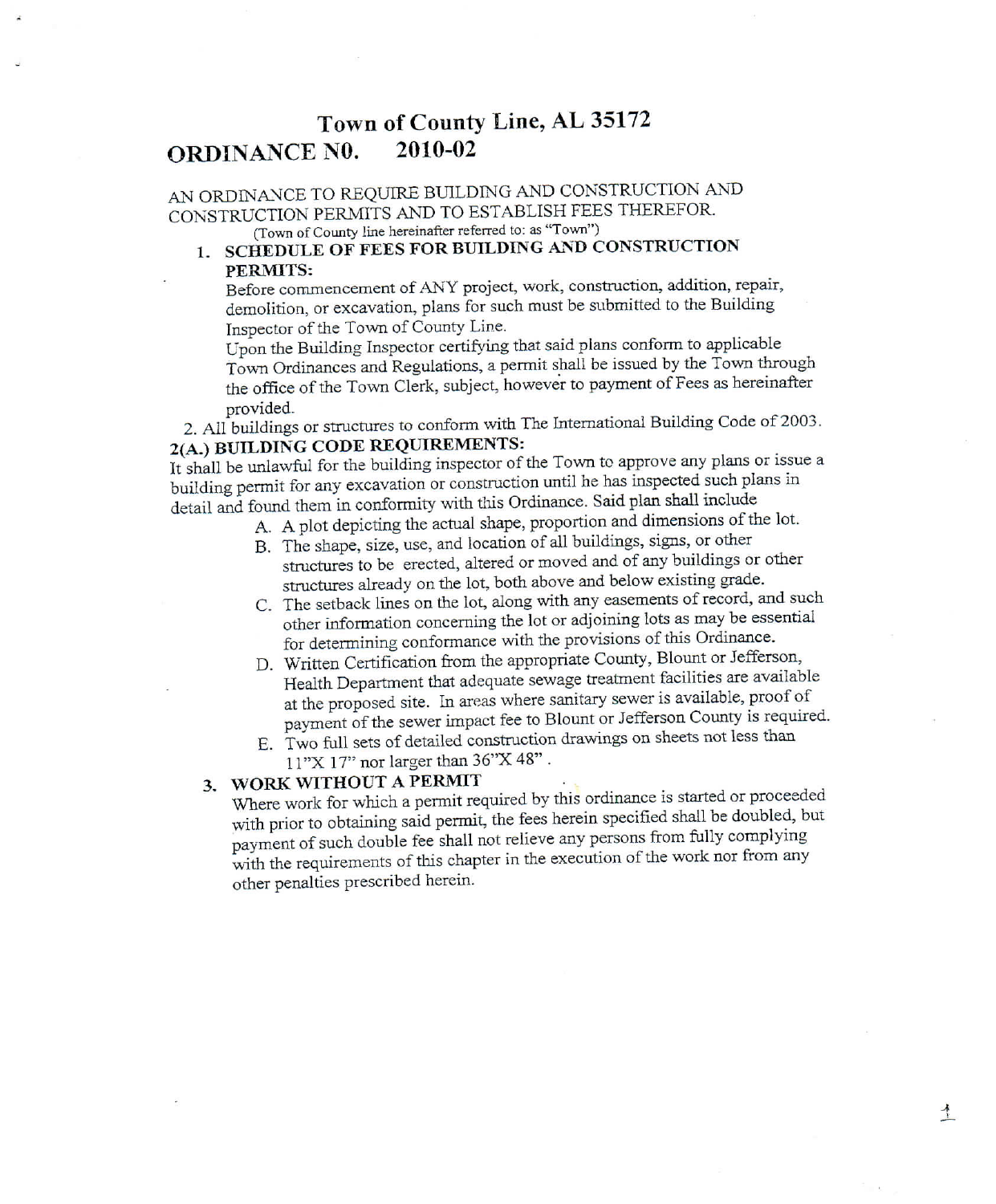After one double permit fee has been issued to any person or company and such person or company begins work on any other project for which a permit is required without first obtaining a permit, the following charges will apply:

Double permit First time:

Second time: \$100.00 plus Double permit

\$250.00 plus Double permit Third time:

\$500.00 plus Double permit Fourth time:

\$500.00 plus Double permit plus revocation of business license. Fifth time: When there are no permit violations for a period of one year after the last offense. the next violation shall be considered a first offense.

## 4. EXPIRATION OF BUILDING PERMITS:

Any permit, under which, no construction work has been done within six months from the date of issuance of permit, more where work authorized by such permit is suspended or abandoned for a period of six months after the time the work has commenced, shall expire by limitation, but shall, upon reapplication to the Building Inspector, through the Town Clerk's office, be renewable, subject, however, to the provisions of all Ordinances in effect, at the time of said renewal. In no event shall any permit be renewed more than one time.

## 5. ADDITIONAL REQUIREMENTS

- A. Exterior work authorized under these permits shall be performed only between the hours of 6:00a.m.and 9:00p.m. in any day unless written exception by the Building Inspector or the Town of County Line Town Clerk. Application for exceptions must be made to the Building Inspector.
- B. The primary contractor or builder shall be responsible for presenting evidence that ALL of their subcontractors are properly licensed in the Town of County Line before receiving final inspection or a certification of occupancy

NOTE: No electric meter, nor gas meter, nor water taps shall be released until all contractors and subcontractors and suppliers are properly licensed in the Town of **County Line.** 

#### **6. CONSTRUCTION FEES:**

# A.1 RESIDENTIAL CONSTRUCTION FORMULA:

The cost of such construction shall be estimated at \$50.00 per square foot of heated or livable space and \$25.00 per square foot of unheated space as shown on the building plans or on the appraisal value, whichever ids greater.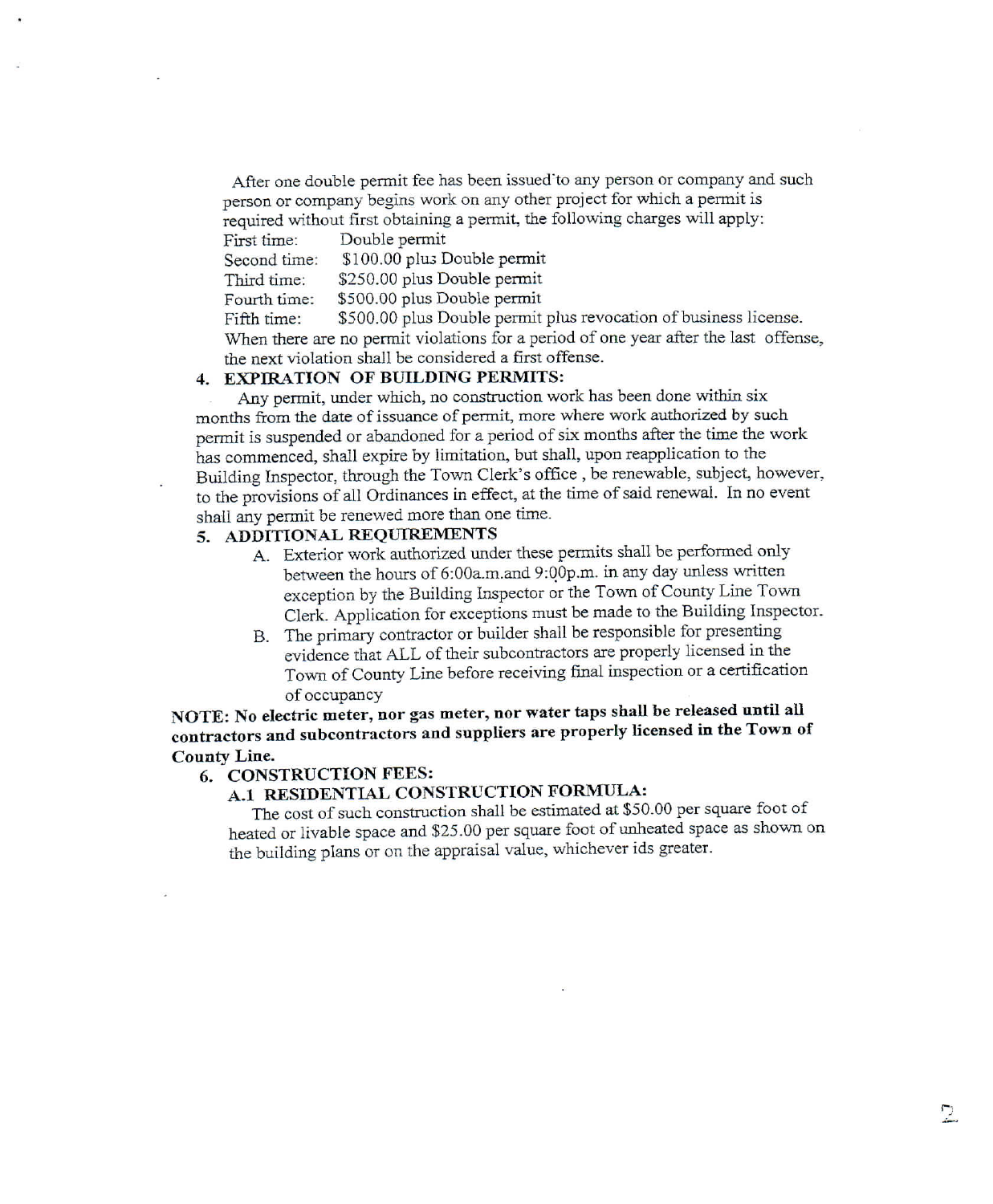## A.2 RESIDENTIAL CONSTRUCTION FEES:

Where the formula cost or appraisal cost, whichever is greater, of new construction and additions of 1,00 square feet and over, the permit shall be \$250.00 base for each residential unit plus \$4.00 per \$1,00 or fraction thereof.

Where the formula cost or appraisal cost, whichever is greater, of additions to the main structure less than 1,000 square feet, the permit shall be \$100.00 base for each residential unit plus \$4.00 per \$1,000.00 or fraction thereof.

#### A.3 RESIDENTIAL MICELLANEOUS PERMIT FEES:

Alterations and repairs to the main structure, accessory buildings and structures, including, but not limited to garages, swimming pools, fences, walls, and other such structures shall be based upon the cost reflected in the executed contract document or cost of job.

NOTE: Where the owner has separately purchased the materials, and the contract is for construction, erection, or installation only, the materials costs shall be added to the amount of contract.

Where the cost is \$1,000.00 or less there shall be a minimum permit of 20.00. Where the contract cost is over  $\$1,000$  in value, the permit shall be \$20.00 for the first \$1,000.00 plus \$6.00 for each additional \$1,000.00 in value or fraction thereof.

### B. APARTMENTS:

Where the contract cost of such construction is \$100,000.00 in value or less in value, the permit shall be \$250.00 base per residential unit plus \$5.50 per \$1,000 or fraction thereof.

Where the contract cost of such construction is over \$100,000.00 in value, the permit shall be \$250.00 base per residential unit plus \$5.50 per \$1,000 for the first \$100,000.00 and \$5.00 per \$1,000 or fraction thereof in excess of \$100,000.00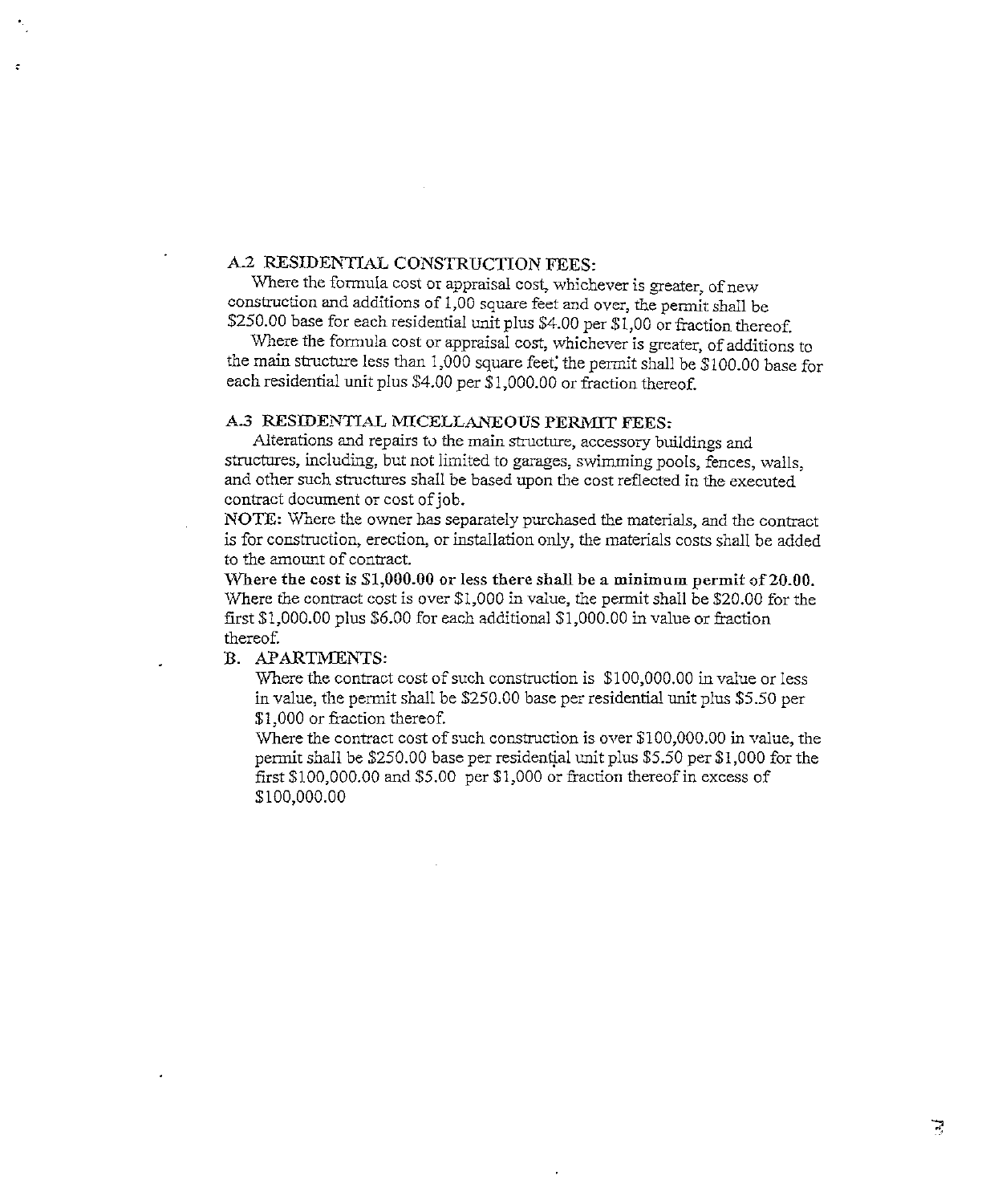### C.1. COMMERCIAL, INDUSTRIAL, AND INSTITUTIONAL CONTRUCTION (One and Two Story):

Where the contract cost of such construction is \$100,000.00 or less in value, the permit shall be \$250.00 base per structure pluss \$5.50 per \$1,000 or fraction thereof.

Where the contract cost of such construction is over \$100.00 in value. the permit shall \$250.00 base per structure plus \$5.50 per \$1,000 for the first \$100,000.00 and \$5.50 per \$1,000.00 or fraction thereof in excess of \$100,000.00. C.2. Commercial, Industrial, and Institutional Construction (Multi story over Two Story):

Where work involves multi-story construction over two stories the permit shall be \$750.00 base per structure plus \$6.75 per \$1,000.00 or fraction thereof.

For repairs, alterations and renovations, the cost shall be \$5.50 per \$1,000 for the first \$100,000.00 and \$5.00 per \$1,000.00 or fraction thereof in excess of \$100,000.00.

- D. DEMOLITION PERMIT-
- E. MOVING OF BUILDING OR STRUCTURE--------------------- \$100.00 (Includes Mobile Homes and Modular Homes0
- F. MOBILE HOMES AND CONSTRUCTION TRAILERS--- \$75.00 (Mobile homes, house trailers or construction trailers or construction trailers moved into a mobile home park, onto private property, or onto a construction site.)
- G. BLASTING PERMIT:

A fee of 25.00 shall be charged for each blasting permit issued. Each person filing application shall, before such permit is issued, furnish the Town a certificate of current insurance coverage which must be in the following amounts: Bodily injury \$1,000,000.00 minimum for each accident. Property damage (aggregate) \$1,000,000.00 applicable to the proposed work in the Town of County Line.

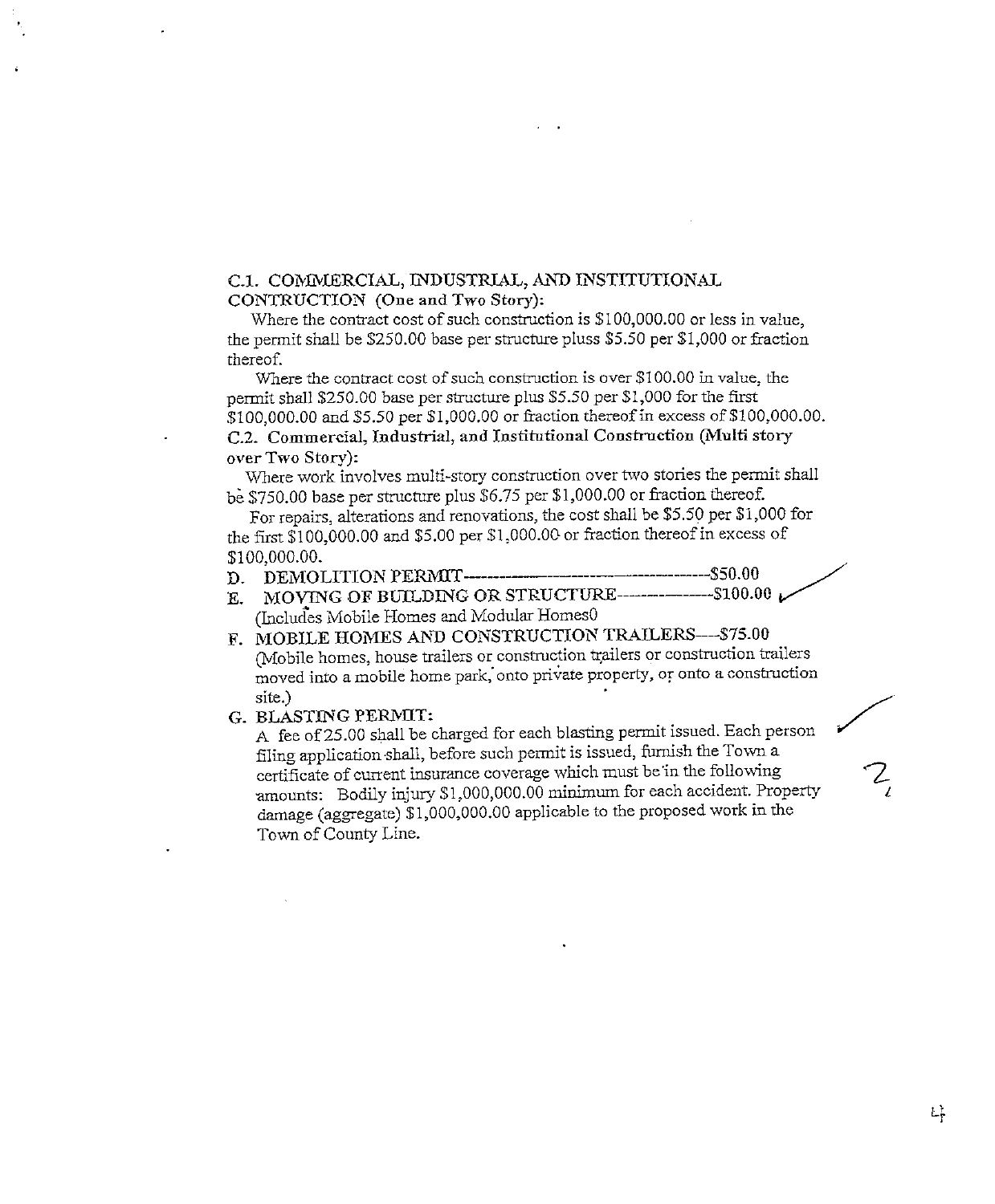#### H. ELECTRICAL PERMIT:

Temporary Service or miscellaneous electric service up to 100 AMPS --\$50.00 Over 100AMPS-- \$50.00 plus\$10.00 per additional 100 AMPS. Mobile Homes Up to 100AMPS-\$50.00, Over 100AMPS \$50.00 plus \$5.00 per each additional 100AMPS.

Residential-New Construction-Up to 200AMPS--\$50.00 Over 200AMPS \$50.00 plus \$5.00 per additional 100AMPS or fraction thereof.

(Includes Temporary service!)

Residential-additions and alterations---\$20.00 plus \$1.00 per fixture or outlet.

Commercial-New construction-up to 200AMPS--\$100.00 Over 200AMPS--\$100.00 plus \$15.00 per 100 AMPS or fraction thereof. (Includes Temporary service!)

Commercial-Alterations-------\$25.00 plus \$1.00 per fixture or outlet. Motors, generators, welders, capacitors, transformers, or Heaters First piece of equipment---\$25.00 Each additional piece of equipment--

\$5.00.

I. GAS PERMIT:

Each gas line-----------\$5.00Each gas piping system, 1 to 4 outlets--\$10.00 5 to 8 outlets-\$20.00 Each additional outlet-\$1.00.

# J. HEATING, AIR CONDITIONING AND REFRIGERATION:

Each floor furnace, Central heating furnace, central heating boiler, power boiler, unit heater, recessed heater, room heater, infared radiant heater, conversion burner, incinerator, oven, clothes dryer, air conditioning unit, or refrigeration unit shall the permit costs based on the BTU output as follows: 65,000BFU or less----------\$10.00.

65,001 to150,000BTU------\$15.00

150,000 to 299,999BTU----\$20.00

Over 300,000BTU---\$25.00 plus \$10.00 per each additional 100,000BTU in excess of 300,000BTU.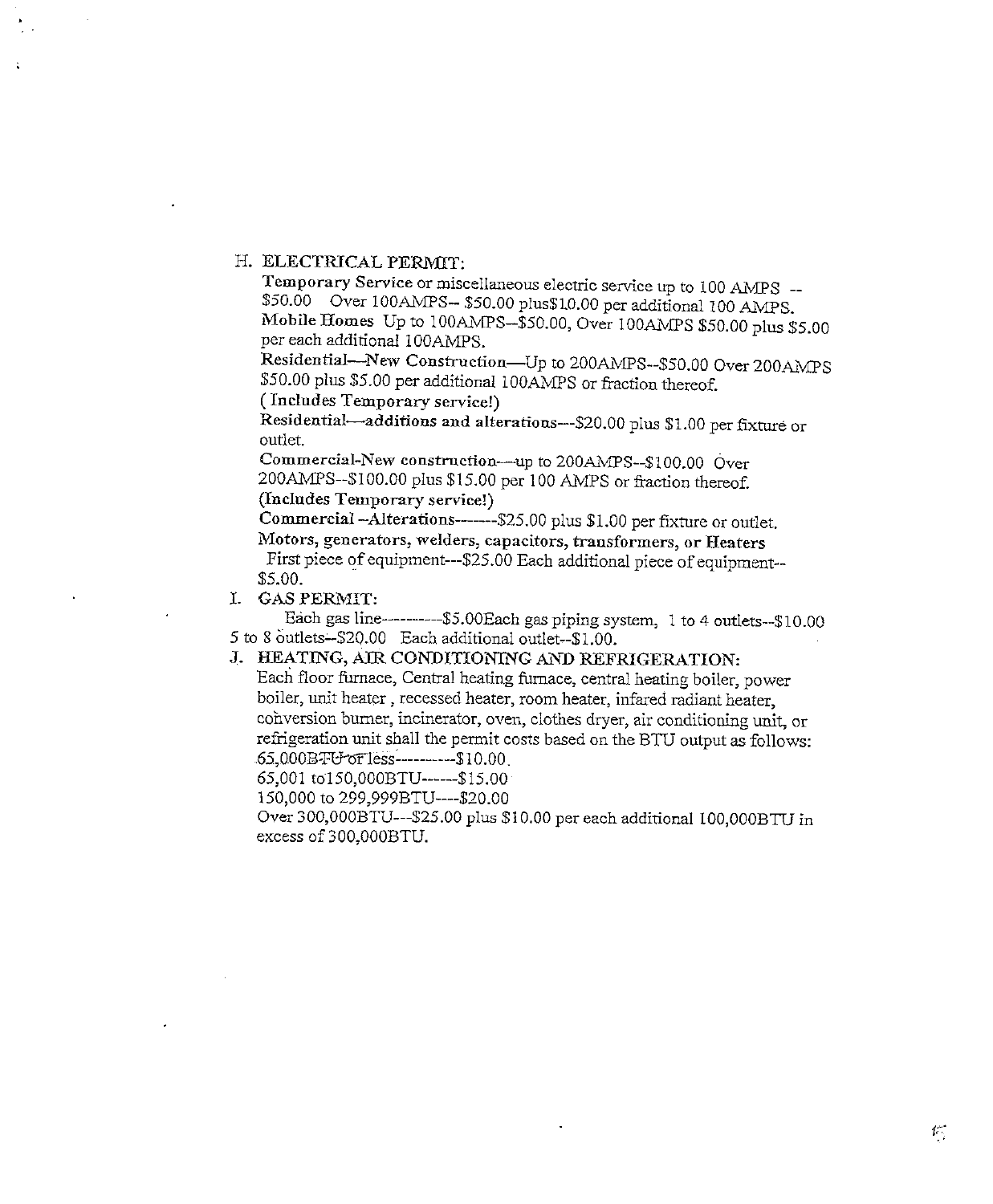#### K. PLUMBING PERMIT:

Each water supply connection-----\$10.00

Each plumbing fixture, floor drain, trap, including water and drainage pipe--\$3.00 Each drinking fountain or cooler---\$3.00 Each outside faucet------\$3.00 Each dishwasher, garbage grinder----\$3.00 Each fixture not above provided---\$3.00 Each house sewer line replaced or repaired-------\$10.00 Each Septic tank connection-----\$10.00 Each hot water heater, inc vent----\$7.50 Each backflow device-------\$10.00 Each sump--------\$5.00 Each pump--------- \$5.00 Each interior rain leader system----\$5.00

L. SEPTIC TANK INSTALLATION AND REPAIR------------ \$10.00 For each septic tank installation, repair, replacement, or field line repair or replacement,

#### M. STREET, CURB, OR SIDEWALK CUTTING PERMIT:

A fee of \$100.00 shall be charged for each street, curb, or sidewalk cutting permit issued. Each person or persons filing application for a permit to cut a street in the Town shall, before each permit is issued, furnish the Town a certificate of current insurance and some other form of security in a minimum amount of \$2,500.00 applicable to the proposed work in the Town. All street cutting shall comply with the specifications furnished by the Town

N. INSPECTION FEES:

of County Line.

No charge shall be assessed on the first request for a required inspection. Reinspection fees where correction is required, or unnecessary calls where work is not ready for inspection when the inspector arrives shall be assessed at \$25.00 per inspection.

NOTE: All inpection fees must be paid before a certification of occupancy will be issued.

O. MINIMUM PERMIT FEE:

The minimum permit fee for any job shall be \$150.00, if not otherwise specified in this Ordinance.